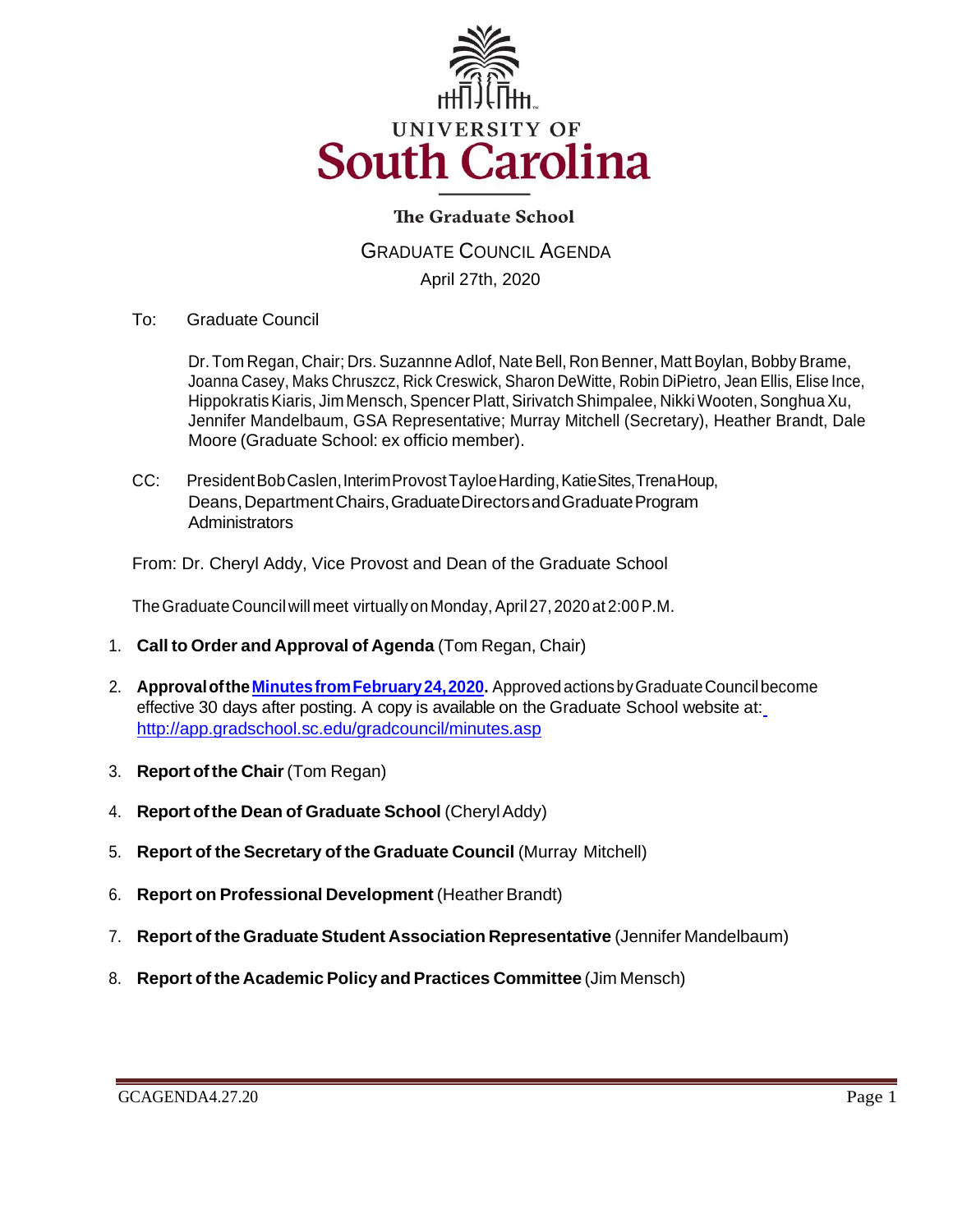**9. Reportofthe500/600LevelCourses,DistributedLearningandSpecialTopicsCourses** (Murray Mitchell)

This report is presented to Council for informational purposes only; no action is necessary.

### **500/600 Courses for January 2020 Grad Council**

(CCP = Course Change Proposal; NCP=New Course Proposal; STC=Special Topics Course)

**CRJU 551** (3) Adolescent Mentoring (NCP: Summer 2020; Cross list with WGST 551) **EDUC 620** (3) Case Study in Classroom Management (NCP: Summer 2020)

**JOUR 563P** (3) Public/Civic Journalism (CCP: Fall 2021)

**MATH 528** (3) Mathematical Foundations of Data Science and Machine Learning (NCP: Fall 2021)

**MATH 554** (3) Analysis I (CCP: Fall 2021)

**MATH 572** (3) Mathematical Foundations of Network Science (NCP: Summer 2020)

**SPAN 501** (3) Contemporary Spanish America (CCP: Fall 2021)

**SPAN 543** (3) Spanish-American Literature from the Independence Through Modernism (CCP: Fall 2021)

**SPAN 555** (3) Spanish-American Literature from Modernization Through 1960 (CCP: Fall 2021)

**WGST 551** (3) Adolescent Mentoring (NCP: Summer 2020; Cross list with CRJU 551)

### **Distributed Learning Proposals**

**BIOL 620** (3) Immunobiology (CCP: Summer 2020) **EDEX 691** (3) Collaborative Partnerships PK-12 (CCP: Summer 2020) **PSYC 565** (3) Psychology of Physical Activity (CCP: Fall 2021)

## **Special Topics Course Proposals**

These proposals will now go directly to the Registrar for scheduling.

10. **Associate Graduate Faculty Nominations** (Murray Mitchell)

None at thistime.

## 11. **Fellowships and Scholarships Committee** (Jean Ellis)

## 12. **ReportofScience,Math,andRelatedProfessionalProgramsCommittee**(RickCreswick)

Below is a list of proposals reviewed by the Committee. Each curricular action can be viewed at this Public Agenda reviewsite:

<https://www.sc.edu/programproposal/agenda/?id=85&code=GCO>

At this Public Agenda link, the individual proposals are not live-linked, but agenda items are listed in alphabetical order. To view the full proposals, GC members and Committee Chairs still need to go to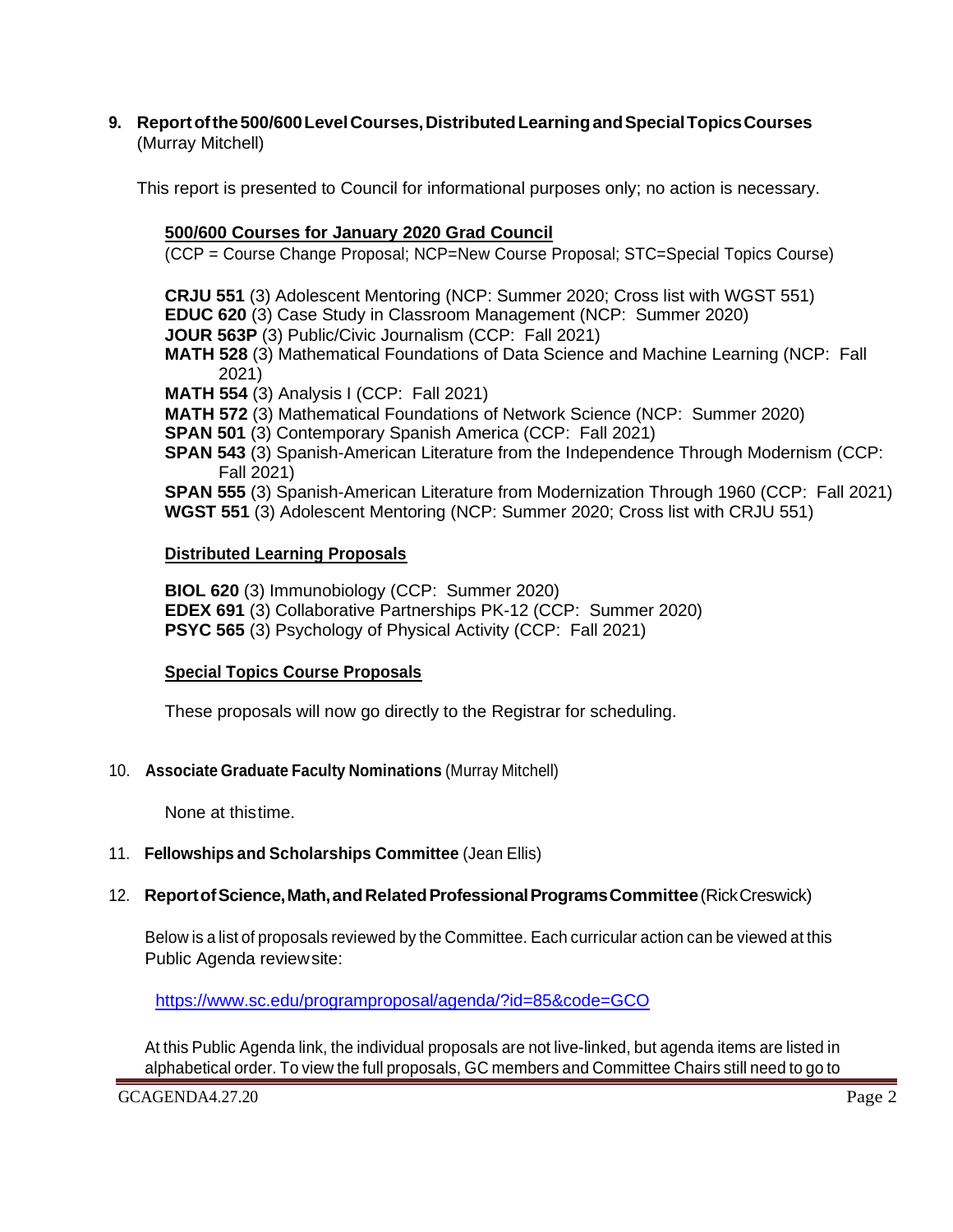the Committee Review site, and filter for "Committees", then forthe "Committee" called "Added to Grad Council agenda."

- **ELCT 780**, Semiconductor Physics, Delete an Existing Course, Electrical Engineering, Fall 2020
- **ENHS <sup>764</sup>**(3) Principles, Methods, and Issues in Air, Public Health, NCP: Summer 2020
- **EPID 768** (3) Psychiatric Epidemiology, Public Health, CCP: Fall 2020
- **ITEC 760** (3) Cyberinfrastructure and Information Assurance, Integrated Information Technology, NCP: Summer 2020
- **ITEC 761** (3) Management of Cyberinfrastructure, Integrated Information Technology, NCP: Summer 2020
- **PUBH Major / Degree Program**, Public Health, General, Public Health, Terminate Program: Fall 2021
- **PUBH Major / Degree Program**, General Public Health, Pharmacy, M.P.H. / PharmD, Public Health, Terminate Program: Fall 2021
- **PUBH Academic Certificate,** Public Health, Certificate, Public Health, Terminate Program: Fall 2021
- **PUBH Major / Degree Program**, Public Health (General)/ Medicine-MPH-MD, Public Health, Terminate Program: Fall 2021
- **13. R**epor**toftheHumanities,SocialSciences,Education,andRelatedProfessionalProgramsCommittee** (Robin DiPietro)

Below is a list of proposals reviewed by the Committee. Each curricular action can be viewed at this Public Agenda reviewsite:

<https://www.sc.edu/programproposal/agenda/?id=85&code=GCO>

At this Public Agenda link, the individual proposals are not live-linked, but agenda items are listed in alphabetical order. To view the full proposals, GC members and Committee Chairs still need to go to the Committee Review site, and filter for "Committees", then forthe "Committee" called "Added to Grad Council agenda."

- **ANTH Major / Degree Program**, Anthropology, Ph.D., Arts and Sciences, Change to Existing Program, Fall 2021
- **ANTH Major / Degree Program**, Anthropology, M.A., Arts and Sciences, Change to Existing Program, Fall 2021
- **EDEX 715** (3) Applied Behavior Analysis in Special Education, Education, CCP: Summer 2020
- **EDEX 891** (3) Advanced Educational Procedures for Exceptional Children, Education, CCP: Summer 2020
- **EDRD 750** (3) Literacy Curriculum Development, Education, CCP: Summer 2020
- **EDRD 776** (3) Coaching Within Classrooms: Improving Teaching and Literacy Instruction, Education, CCP: Summer 2020
- **FINA 770** (3) Fixed-Income Securities, Business, CCP: Fall 2021
- **IBUS 704** (3) Comparative Corporate Governance, Business, CCP: Summer 2020